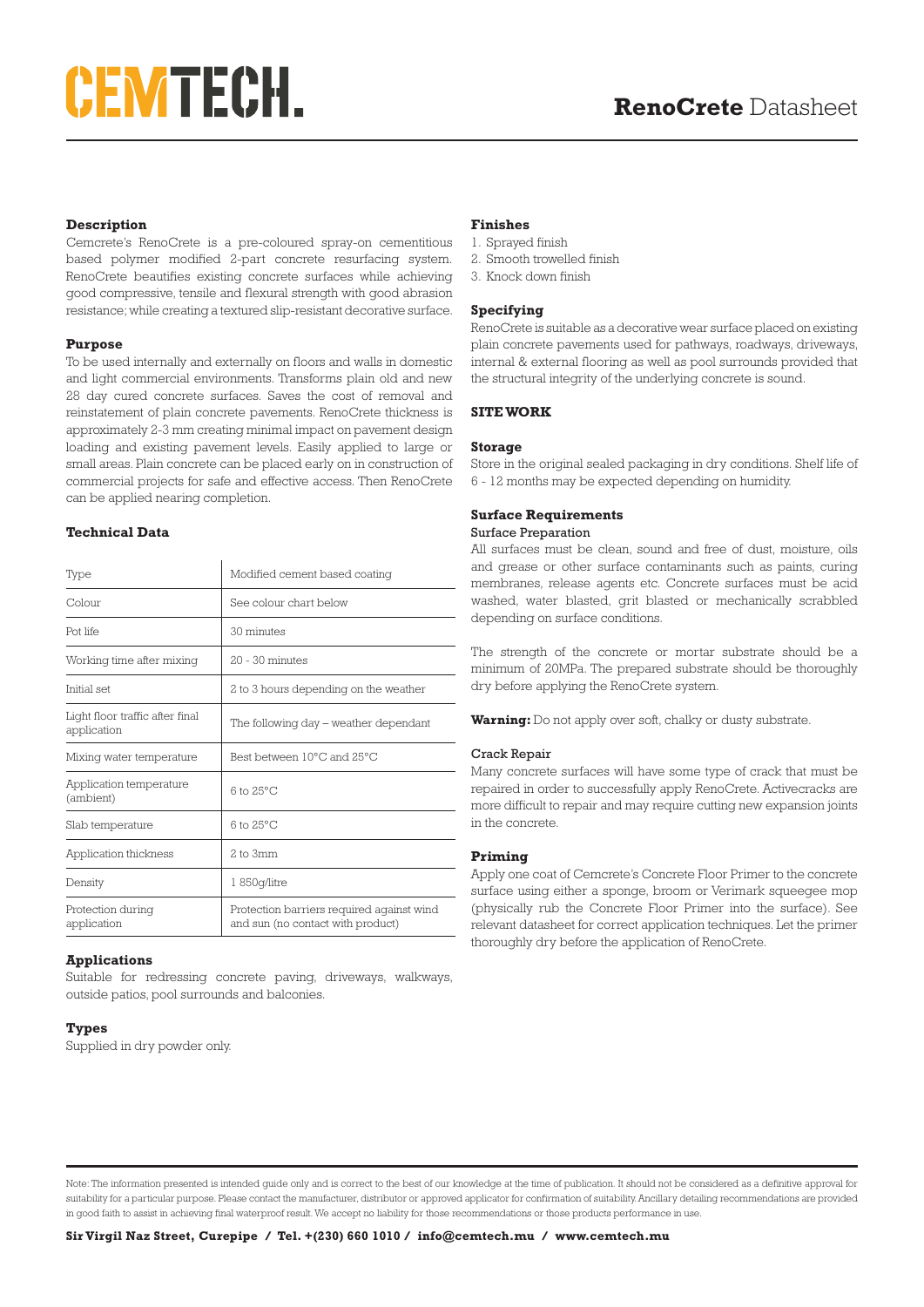# CEMTECH.

# **Mixing**

Firstly, dilute CreteBond 1 volume to 3 volumes water. Use this premix to mix with the RenoCrete powder. RenoCrete must be mixed mechanically using an electric mortar mixer.

# 1. Sprayed finish

- Mix 3 parts RenoCrete to 1 part of the CreteBond solution.
- Apply two to three spray coats depending on desired thickness. • Various nozzles sizes will give various textures. 5mm = finer texture; 8mm = courser texture.

#### 2. Smooth Trowelled finish

- First coat Mix 3 parts RenoCrete to 1 part of the CreteBond solution – spray apply with 5mm nozzle.
- Second coat Mix 4 parts RenoCrete to 1 part of the CreteBond solution – spray apply with 8mm nozzle and then immediately
- Smooth with a 300mm rounded steel pool trowel.

#### 3. Knock Down finish

#### To achieve the "Knock Down" texture effect:

A minimum of three coats will be required. Varying the colours for each coat will create a contrasting effect as well. A team member in spiked shoes will follow the sprayer (during third coat) and "knock down" the sprayed mortar with a 300mm rounded steel pool trowel. Different troweling techniques will result in unique texture effects. Popular techniques include troweling in one direction and half circles.

- First and second coats Mix 3 parts RenoCrete to 1 part of the CreteBond solution – spray apply with a 5mm nozzle.
- Final coat Mix 4 parts RenoCrete to 1 part of the CreteBond solution – spatter spray apply with a very low air pressure (5mm/ 8mm nozzle) and then "knock down" lightly with a 300mm steel trowel.

#### **Note**

- Adjusting the mix ratios, air pressure and spray nozzle sizes will create varying textures.
- Thicker mixes will result in course textures while thinner mixes will create finer textures.
- Let each coat dry thoroughly before applying the next coat. This is weather dependant.
- Once completely dry, use a mechanical blower or broom to clean off the area free of un-bonded material and dust. Then use a coarse broom to remove any overspray or dust from joints in the pattern. Repeat with mechanical blower.
- One can use different RenoCrete colours to create variegated colours as well.

# **Spray Application**

A standard hopper gun needs to be modified to spray vertically downwards. A 300mm plumbing wash-trough combination elbow works well.



Before spraying, mask off any areas not to be coated for overspray up to a minimum of 1m in all directions. Pour mixed mortar into a hopper gun connected to a suitable air compressor. [Note: For larger texture, a lower setting of pressure is preferred. For a tighter texture, a higher setting of pressure is preferred. Practice with different pressure settings as well as different nozzle sizes on the hopper gun to achieve different effects.] Spray material in an even circular pattern ensuring complete coverage. Hold hopper gun no higher than 1m above the concrete surface.

#### **Curing**

In hot dry conditions cure completed work by mist spraying with water 3 times the following day.

In light commercial applications it is recommended to densify the RenoCrete after 7 days using Cemcrete's Potassium Densifier prior to sealing.

### **Sealing**

Apply 2 - 3 coats of Colour Hardener Sealer using a solvent resistant sprayer, roller or brush. Revert to the Colour Hardener Sealer datasheet for further information. Seal only when moisture levels are below 5%.

#### **Coverage**

A 20kg bag will cover approximately 3 to 5m2 per bag depending on finish, surface profile, thickness and nozzle settings. 1L CreteBond per 20kg bag.

#### **Packaging**

Supplied in 20kg bags.

Note: The information presented is intended guide only and is correct to the best of our knowledge at the time of publication. It should not be considered as a definitive approval for suitability for a particular purpose. Please contact the manufacturer, distributor or approved applicator for confirmation of suitability. Ancillary detailing recommendations are provided in good faith to assist in achieving final waterproof result. We accept no liability for those recommendations or those products performance in use.